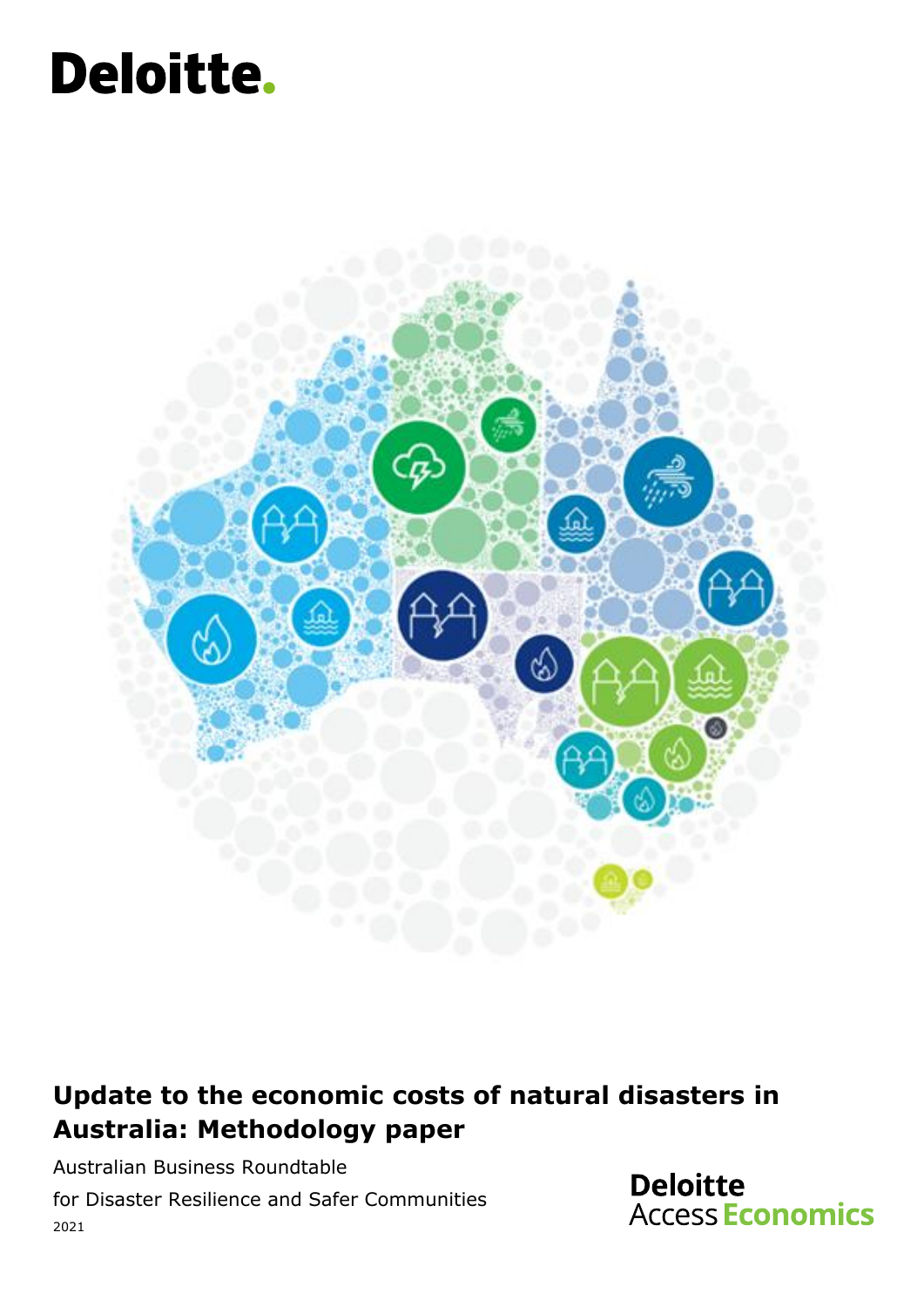Commercial-in-confidence Update to the economic costs of natural disasters in Australia: Methodology paper

### Contents

| 3  |
|----|
| 6  |
| 10 |
| 11 |
| 11 |
|    |

Deloitte Access Economics is Australia's pre-eminent economics advisory practice and a member of Deloitte's global economics group. For more information, please visit our website: www.deloitte.com/au/deloitte-access-economics

Deloitte refers to one or more of Deloitte Touche Tohmatsu Limited ("DTTL"), its global network of member firms, and their related entities. DTTL (also referred to as<br>"Deloitte Global") and each of its member firms and the

Liability limited by a scheme approved under Professional Standards Legislation.

Member of Deloitte Asia Pacific Limited and the Deloitte Network.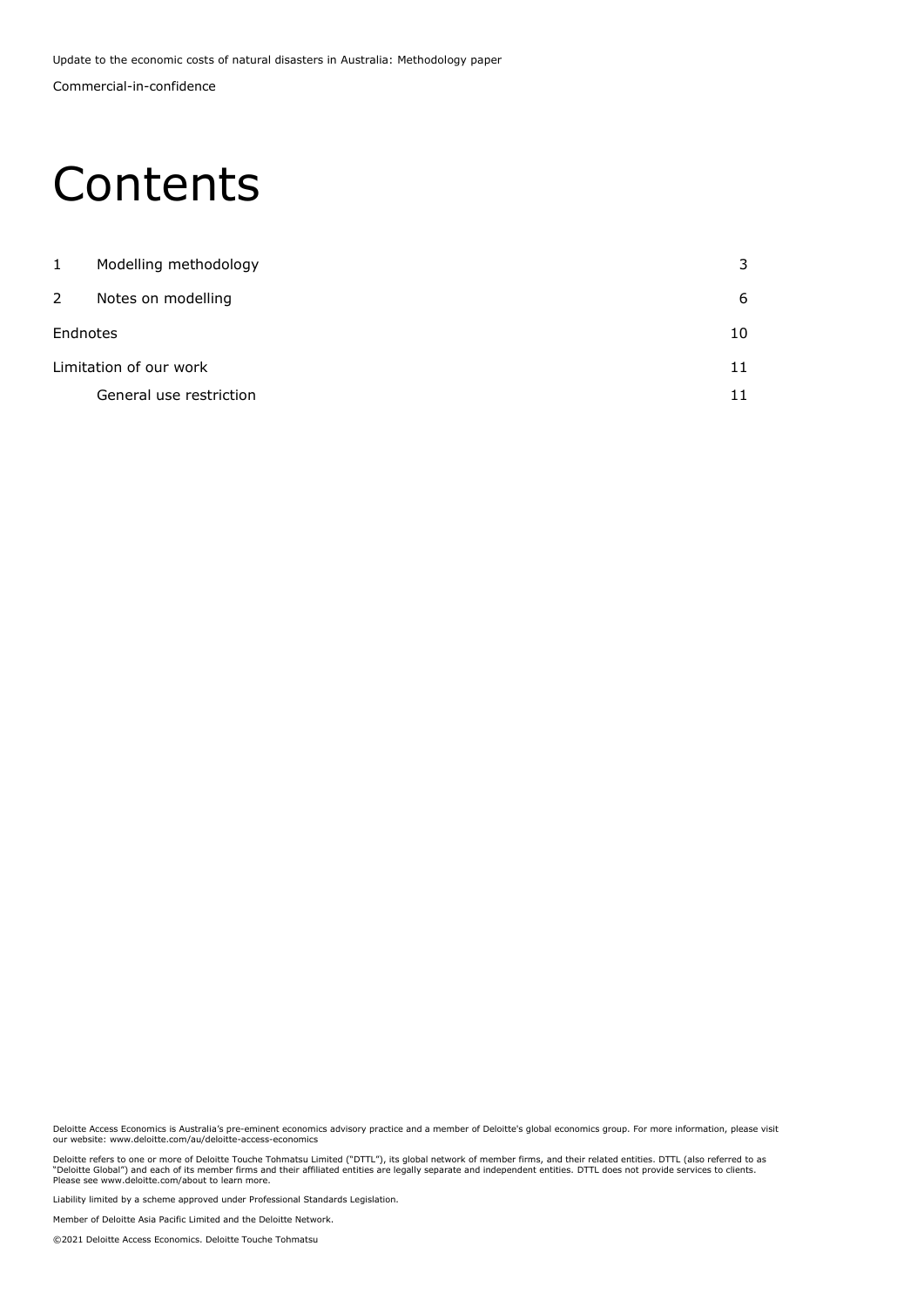## <span id="page-2-0"></span>1 Modelling methodology

This paper outlines the methodology used to estimate the total economic cost of natural disasters in *Special report: Update to the economic costs of natural disasters in Australia*.

This methodology is based on that used by Deloitte Access Economics in previous ABR reports, which has been estimated over time.

Figure 1.1 identifies the four different cost components – financial costs from private asset damage, other financial costs, death and injury and other social costs - captured using this methodology. The cost categories under these four components are the same as the cost categories used in the 2017 modelling. Figure 1.1 also shows that some costs of disasters are not quantified in the modelling, which are explained in the modelling notes (Section 2.1)

Figure 1.1: Costs included in total economic costs estimate<sup>1</sup>

| <b>Residential and</b><br>commercial damage                                                                                     | <b>Public infrastructure</b><br>damage                                                                                                                        | <b>Business and network</b><br>disruptions      |  |
|---------------------------------------------------------------------------------------------------------------------------------|---------------------------------------------------------------------------------------------------------------------------------------------------------------|-------------------------------------------------|--|
| <b>Insured losses</b><br>(residential and commercial)                                                                           | Public asset and infrastructure losses                                                                                                                        | Business disruption*                            |  |
| <b>Uninsured losses</b><br>(residential and commercial)                                                                         |                                                                                                                                                               | Tourism disruption<br><u> strataratoratara</u>  |  |
|                                                                                                                                 |                                                                                                                                                               | Network disruptions<br>-------------------      |  |
| Damage to the natural<br>environment                                                                                            | <b>Emergency response</b><br>and clean-up                                                                                                                     | <b>Health impacts</b>                           |  |
| Lost agricultural production                                                                                                    | <b>Emergency response costs</b>                                                                                                                               | <b>Fatalities</b>                               |  |
| Environmental impacts                                                                                                           | Clean-up<br>(residential and commercial)                                                                                                                      | Injury                                          |  |
|                                                                                                                                 | <b>Evacuation costs</b>                                                                                                                                       | <b>Mental health costs</b>                      |  |
| Social and<br>community impacts                                                                                                 | Temporary housing costs                                                                                                                                       | Chronic disease                                 |  |
| <b>Family violence</b>                                                                                                          |                                                                                                                                                               | Alcohol misuse costs                            |  |
| <del>-----------------</del> -<br>Unemployment<br>-------------------<br>Lost social cohesion<br>Crime<br>Education disruptions | Financial costs from private asset damage<br>Key<br>Other financial costs<br>Death and injury<br>Other social costs<br>I Items not captured in cost estimates | Included in<br>total economic<br>cost estimates |  |

used to estimate uninsured losses)

Source: Deloitte Access Economics 2021

<sup>&</sup>lt;sup>1</sup> Different community groups and business sectors affected by a disaster may experience several of the cost types identified in Figure 1.1. For example, an agricultural primary producer might experience insured and/or uninsured asset losses; business disruption costs, lost agricultural production and associated with social impacts such as mental illness.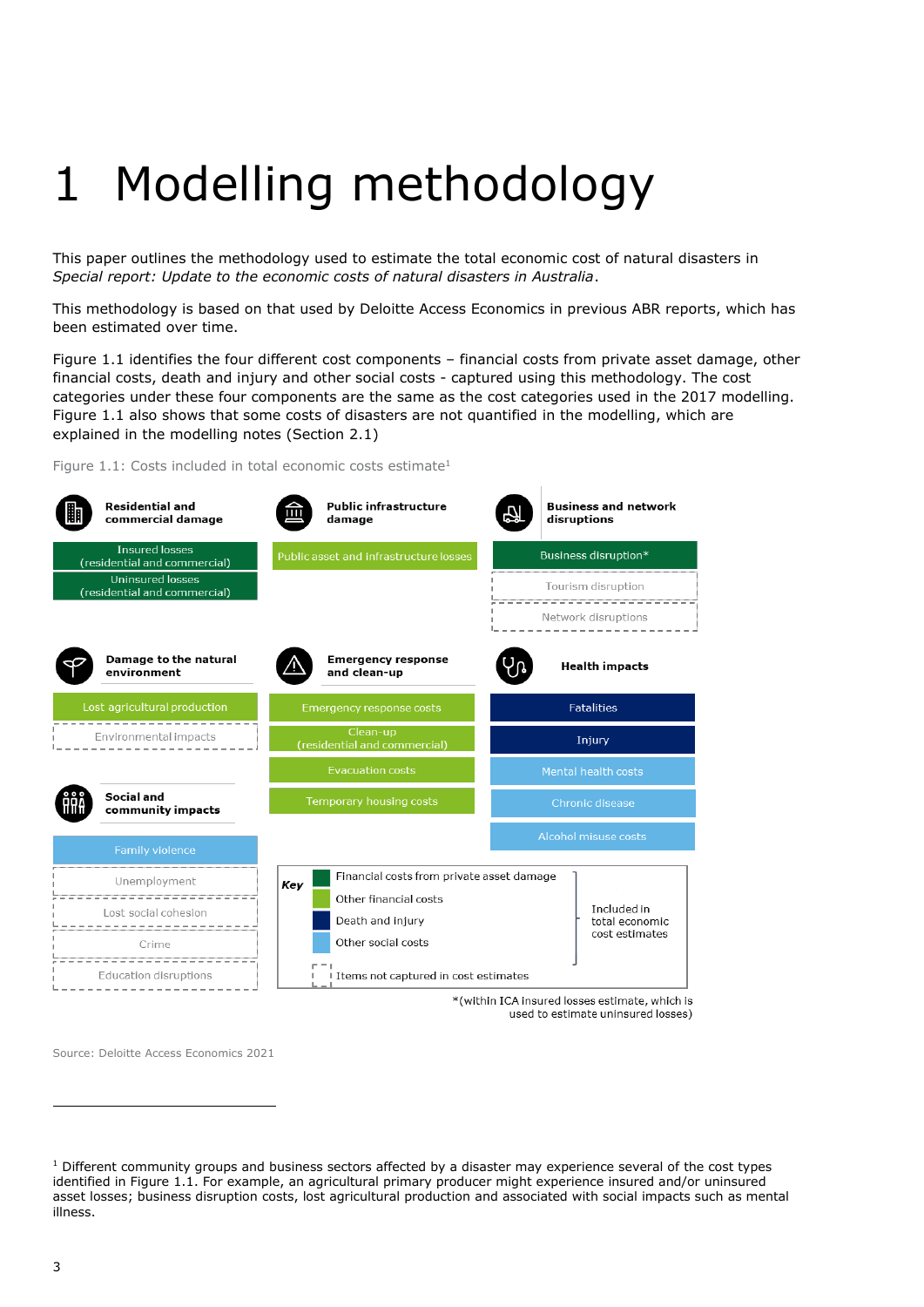#### **1.1 Methodology overview**

#### [Figure 1.2](#page-3-0) summarises the approach for estimating the total economic costs of natural disasters.

<span id="page-3-0"></span>Figure 1.2: Methodology for estimating total economic costs of natural disasters

| Stage 1: Asset losses                                                                                                                                                                                                                                               |                                                                                                             | Stage 2: Calculate multipliers to estimate flow-on<br>impacts                                                                                                                                                                                          |                                                                                                                                                                                                                                                                                                                                                                         | Stage 3: Apply multipliers<br>to estimate total cost                                                                              |
|---------------------------------------------------------------------------------------------------------------------------------------------------------------------------------------------------------------------------------------------------------------------|-------------------------------------------------------------------------------------------------------------|--------------------------------------------------------------------------------------------------------------------------------------------------------------------------------------------------------------------------------------------------------|-------------------------------------------------------------------------------------------------------------------------------------------------------------------------------------------------------------------------------------------------------------------------------------------------------------------------------------------------------------------------|-----------------------------------------------------------------------------------------------------------------------------------|
| Annual Average Damage<br>(residential only)<br>under each RCP                                                                                                                                                                                                       | Annual Average Damage<br>(commercial & residential)<br>under each RCP                                       | <b>Additional financial</b><br>costs                                                                                                                                                                                                                   | Costs of social<br>impacts                                                                                                                                                                                                                                                                                                                                              | Total economic costs<br>of disasters                                                                                              |
| Outputs                                                                                                                                                                                                                                                             |                                                                                                             |                                                                                                                                                                                                                                                        |                                                                                                                                                                                                                                                                                                                                                                         |                                                                                                                                   |
|                                                                                                                                                                                                                                                                     | Financial costs                                                                                             |                                                                                                                                                                                                                                                        | Social costs                                                                                                                                                                                                                                                                                                                                                            | Total economic costs                                                                                                              |
| Costs included<br>Residential damage<br>(insured and uninsured)<br>Contents losses<br>Business disruptions                                                                                                                                                          | Commercial damage<br>(insured and<br>uninsured)<br>٠<br>٠                                                   | Public asset damage<br>Residential clean-up costs .<br>Commercial clean-up<br>$\bullet$<br>costs<br>Lost agricultural<br>production<br>Evacuation costs<br>Temporary housing costs •<br>Emergency response<br>costs                                    | Fatalities<br>Injuries<br>Mental health impacts<br>High-risk alcohol<br>consumption<br>Exacerbated chronic<br>disease<br>Family violence                                                                                                                                                                                                                                | Sum of financial and<br>social costs                                                                                              |
| Chapter 3 provides estimates of the components of cost identified above and explains why some other costs have not been captured.                                                                                                                                   |                                                                                                             |                                                                                                                                                                                                                                                        |                                                                                                                                                                                                                                                                                                                                                                         |                                                                                                                                   |
| Approach<br>Expected value of asset •<br>losses due to natural<br>disasters.<br>Losses vary under<br>٠<br>different scenarios<br>(RCPs)<br>AAD varies based on<br>٠<br>population growth and<br>housing values                                                      | Total AAD is estimated •<br>using the ratio of<br>commercial and<br>industrial loss to<br>residential loss. | Additional financial costs •<br>were estimated by Joy<br>$(1991)$ using a set of<br>ratios.<br>These ratios are adjusted •<br>based on bottomup<br>estimates of the<br>3 reference events<br>$\bullet$<br>Ratios vary by disaster<br>type<br>$\bullet$ | The ratios are again<br>adjusted, to include<br>additional social costs of<br>disasters.<br>These social cost ratios<br>are estimated from the<br>same 3 reference events.<br>The incidence of social<br>impacts are applied to<br>the proportion of AAD<br>that can be explained by<br>large events captured by<br>the ICA database<br>Ratios vary by disaster<br>type | Apply multipliers to<br>Annual Average<br>Damage (commercial<br>& residential) under<br>each RCP, as<br>calculated in stage 1     |
| <b>Data</b> inputs<br>AAD under different<br>warming scenarios<br>(IAG)<br>Property values<br>٠<br>(Westpac)<br>Housing value forecasts<br>(Deloitte Access<br>Economics)<br>Population forecasts<br>٠<br>(ABS, state<br>governments, Deloitte<br>Access Economics) | Ratios of commercial<br>to residential exposure<br>asset exposure<br>(Munich Re)                            | Tangible cost ratios,<br>estimated using Joy<br>(1991) multipliers, ICA<br>data, NDRRA claims and<br>economic literature<br>(Deloitte Access<br>Economics)                                                                                             | Intangible cost ratio,<br>estimated using reference<br>events<br>(Deloitte Access<br>Economics)<br>ICA dabatabase                                                                                                                                                                                                                                                       | Asset losses under<br>each RCP<br>(stage 1 output)<br>Multiplier to scale up<br>$\bullet$<br>for social costs<br>(stage 2 output) |

Source: Deloitte Access Economics 2021

The **first stage** of the approach is to estimate disaster-related **asset losses** under different future climate scenarios. The approach uses IAG estimates of AAD for residential buildings and contents at different temperatures rises, which were aligned with the IPCC climate forecasts as a base for estimating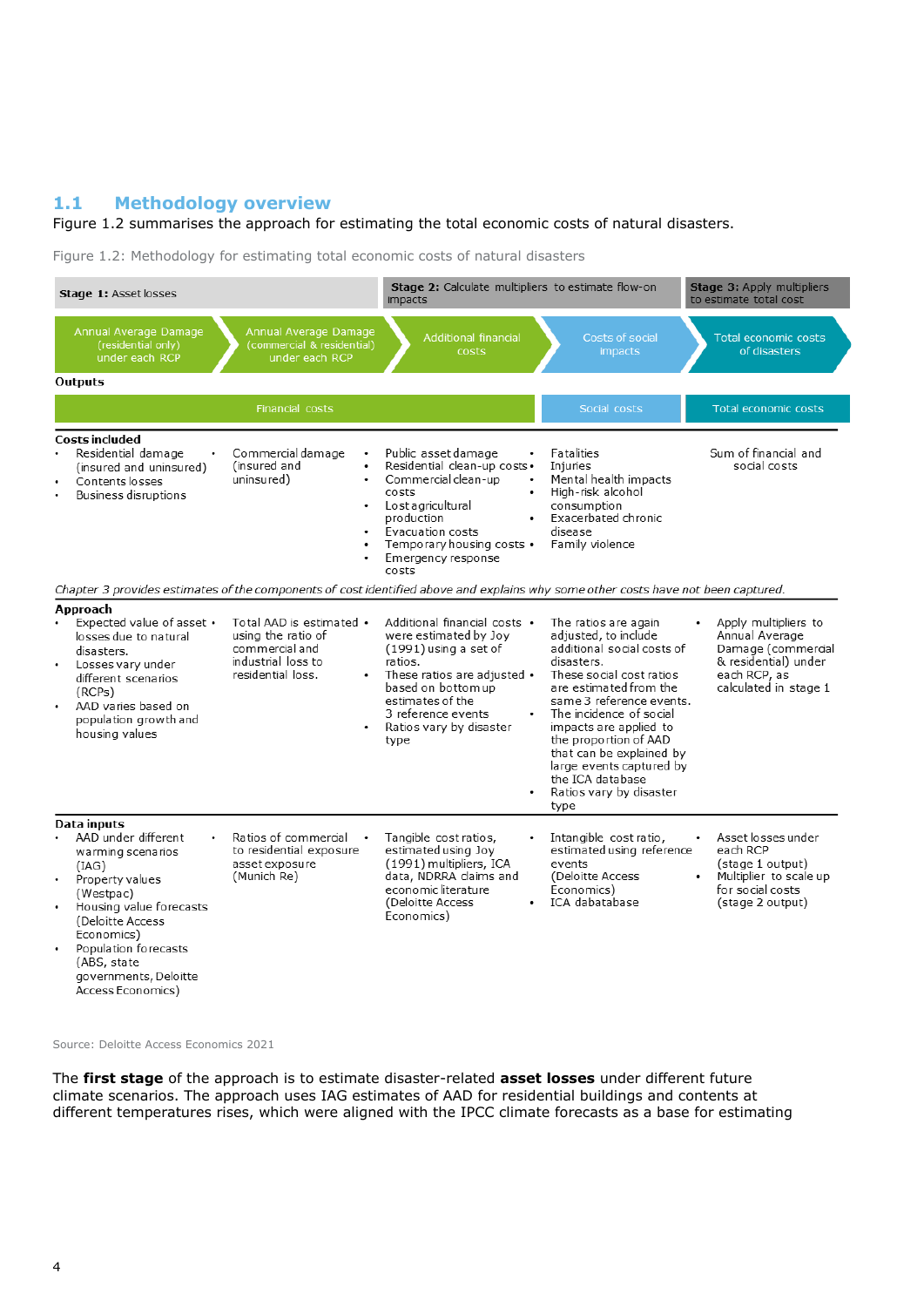costs over time.<sup>2</sup> From this base, estimates of commercial and industrial losses are derived using ratios of commercial (and industrial) to residential risk exposure (data provided by Munich Re). This process is detailed in stage 1.

The **second stage** is to estimate a set of multipliers, which are applied in stage 3 to scale up total asset damage values, to account for additional financial costs, and to include social costs. Additional financial costs include clean-up and evacuation costs, while social costs include the economic costs attributable to deaths, injuries, other health effects and family violence associated with disasters. The multiplier used to estimate these additional costs is based on a set of ratios developed in the academic literature, which have been adjusted by Deloitte Access Economics following analysis of the actual costs associated with three historical Australian natural disaster reference events.

The **third stage** is estimate total economic costs, by applying the multipliers estimated in stage two to the asset damage values estimated in stage one. This results in total economic costs which account for both the financial and social impact of natural disasters. The total cost of disasters will vary under different RCPs, based on the value of asset damages.

#### **1.2 Data sources**

The modelling presented in this paper uses data provided by member organisations of the ABR and Deloitte Access Economics forecasts. The following data sets from ABR members were used as inputs to the modelling:

- **IAG:** Average Annual Damages (AAD) (in 2019 dollars) for each type of natural disaster at the SA3 level under baseline, +2C and +3C warming scenarios. This includes insured and uninsured losses (including contents) for all residential properties (both IAG and non-IAG properties).
- **Munich Re:** Estimates of commercial to residential asset exposure, as well as overall and insured losses by type of natural disaster.
- **Westpac:** Current (2019) median value of housing stock and number of dwellings by postcode.

The following public data inputs were also used:

- **IPCC:** global estimates of future warming under four RCPs, obtained using the mean estimate of climate models included in the IPCC's fifth Assessment Report (AR5).
- **State government agencies:** Population projections, by SA3 or LGA depending on availability.
- **ABS:** Population projections by state.

The other key modelling inputs were developed by Deloitte Access Economics. This includes forecasts of growth in the structural value of the housing stock, which are based on macroeconomic projections of new dwelling investment.

To estimate the flow-on financial and social costs of disasters based on the damage cost, a multiplier method was used. These multipliers were developed by Deloitte Access Economics, which drew on academic literature and analysis of the costs of actual disaster 'reference events'. The reference events selected were:

- The South East Queensland Floods (Queensland, 2010–11)
- The Black Saturday bushfires (Victoria, 2009)
- The 'Pasha Bulker Storm', an East Coast Low event (New South Wales, 2007)

<sup>&</sup>lt;sup>2</sup> AAD can be understood as the replacement value of asset losses - that is, the value of both insured and uninsured assets.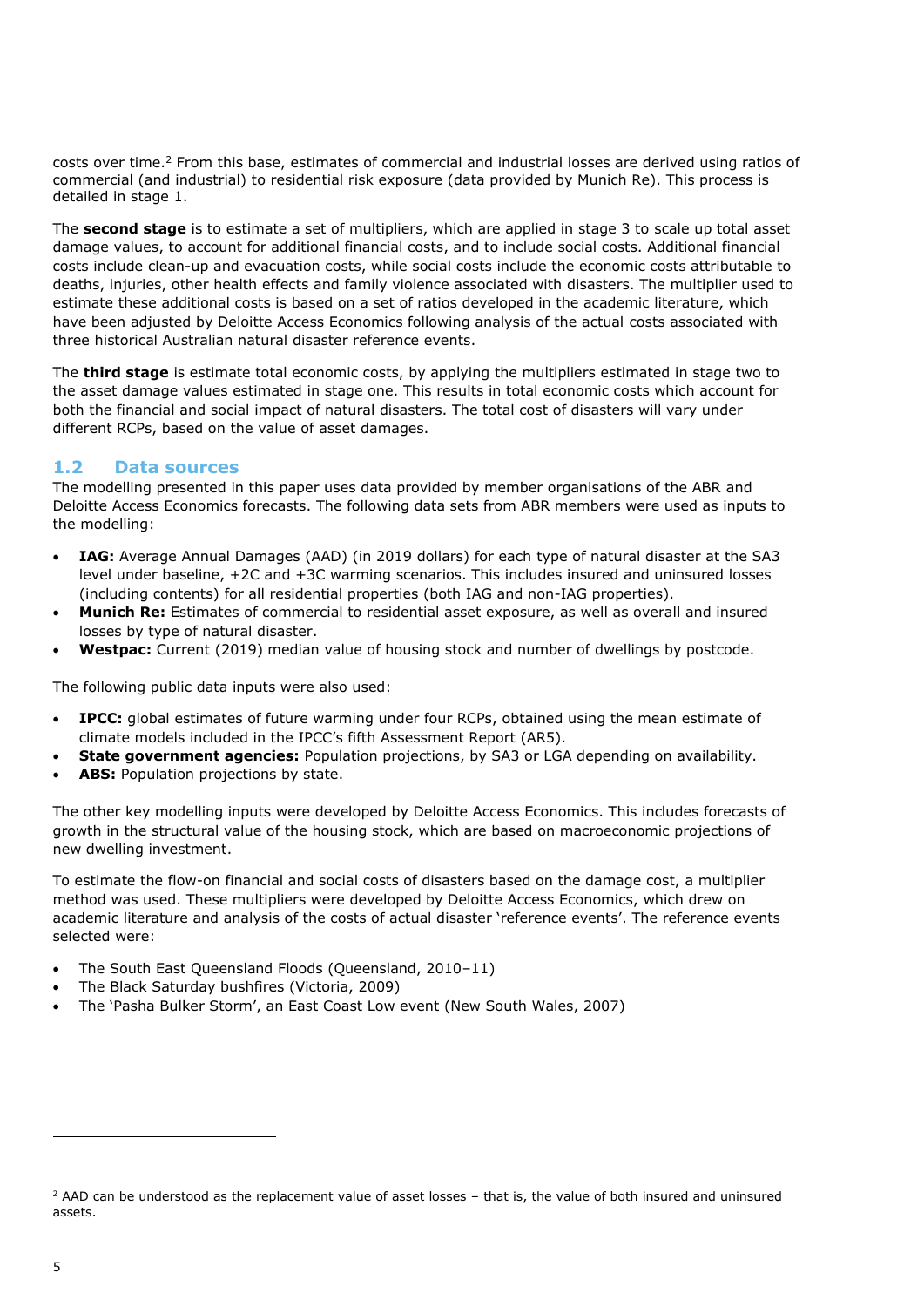## <span id="page-5-0"></span>2 Notes on modelling

This section discusses key elements of the modelling methodology to assist with interpretation of the modelling results.

#### **2.1 Total economic cost estimates are the expected value of future costs**

Total economic costs represent the expected value of future costs, rather than a forecast of what actual (realised) costs will be in any given year. This is a result of economic costs forecasts being based on Average Annual Damages (AAD) which represent average damage per year that may occur in an area for any given year (with the period analysed).

The result of this modelling approach means that, in some years, the total economic costs of natural disasters will likely be much higher (or much lower) than the cost estimates from the modelling. What the modelling predicts is that costs will, on average, increase in line with global temperatures presented in the three trajectories. Put differently, the economic costs of natural disasters are expected to increase on average, with variation in the actual (realised) cost of natural disasters from year to year. This yearly variation has not been modelled in this work.

An associated limitation of the expected value approach to estimating costs is that transitory, distributional, and context-specific costs such as supply chain disruptions are not captured. The total economic cost estimates consider the fact that, in some instances, costs may be incurred in one area (or time period), but an offsetting benefit (in terms of spending or demand) will be received in another area (or time period). In such cases, the economic cost of a disaster will be smaller than the costs incurred by those impacted, after considering the offsetting benefits to other regions or persons. Ignoring these effects would result in 'double counting', which can overestimate the economic costs of disasters.

Some examples of the types of costs that have not been captured in the modelling include:

- **Tourism impacts.** Natural disasters often impact the number of visitors to a region, which may reduce spending on tourism related industries. Yet, this can be offset by visitors going to another part of the country or increasing their spending on other goods. For example, if tourism in the Blue Mountains is temporarily reduced as a result of recent bushfires, it will create a significant cost for the local community. But tourism operators and communities elsewhere in Australia may see an increase in business as tourists visit other parts of Australia instead or spend money on other goods and services. Given the difficultly to quantify the extent of economic activity that is transferred to another region the total economic cost modelling excludes tourism costs to avoid any potential overestimation of economic costs.
- **Long term supply chain effects.** The reference events are used to create a ratio of total economic costs relative to damage costs, which can then be generalisable to all locations where a particular peril is applicable. Given this intent, specific event characteristics, which are highly context and location dependent, are excluded to ensure that the selected reference events are representative (of other events of the same nature).

For example, the costs associated with extensive network disruptions and the removal of the Pasha Bulker following the NSW East Coast Low (2007) have not been included, as these are considered beyond the scope of a 'typical' storm event. This aligns with the principle that the aggregate cost is an expected average value – recognising that, within a given type of natural disaster, events will have different levels of severity.

As per the tourism example, the impact of natural disasters may cause distributional effects, which may be offset. For instance, a decline in agricultural produce may be offset in increased demand for produce from other agricultural sectors. Expected values at the SA3 level do not include the transfer of this cost between local communities as these are likely to offset each other and will be smoothed out across other SA3s and over time. Ignoring this offsetting principle would overestimate costs.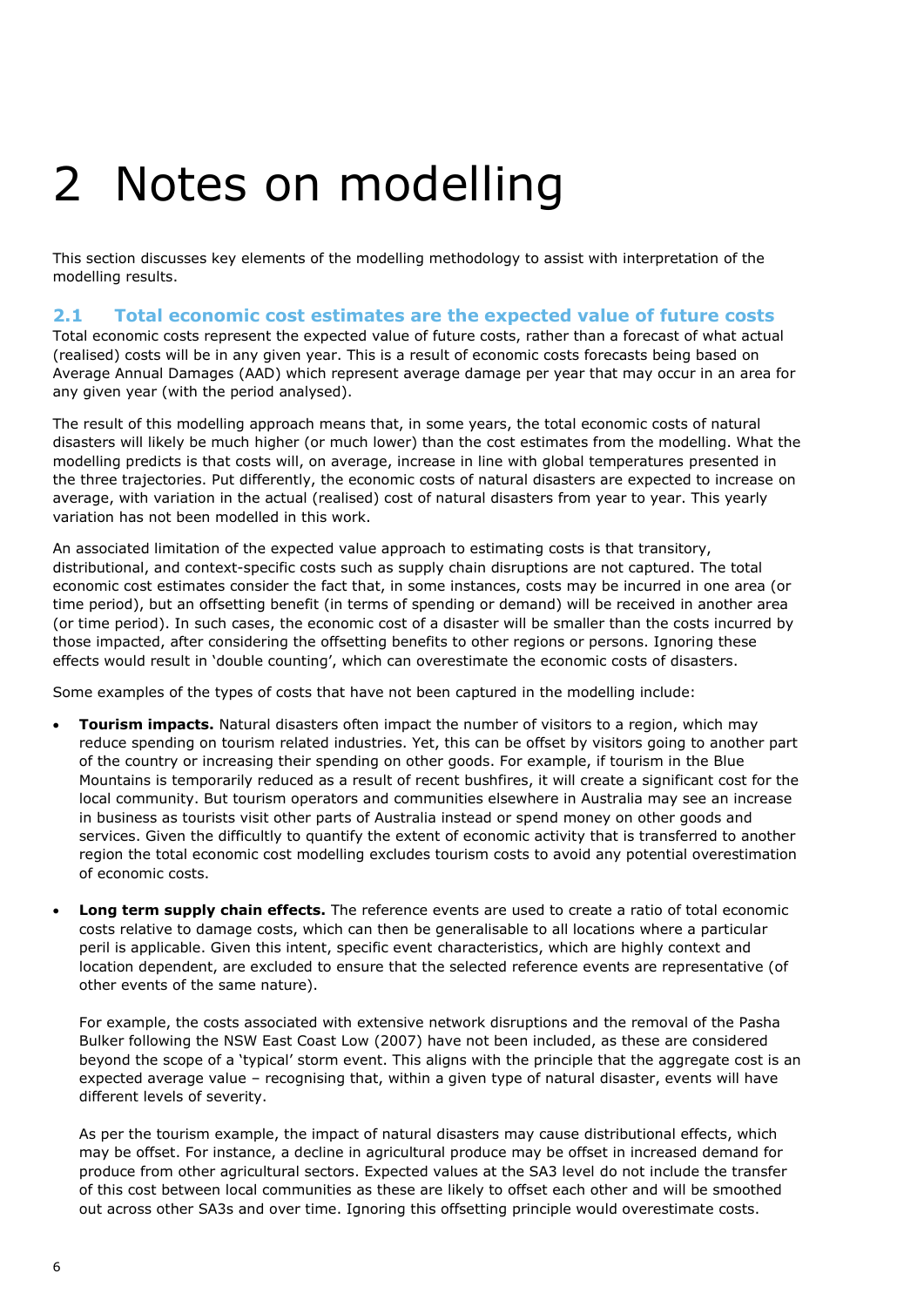For example, the New South Wales East Coast Low (2007) resulted in the Pasha Bulker coal ship being run aground. If costing the Pasha Bulker storm as an individual event, it would be important to assign costs to the network disruptions and supply chain impacts. For instance, an estimated 300,000 people were without mains electricity for four days (some for up to a month), the coal export chain was suspended for two weeks and communications were interrupted for days.<sup>i</sup> Similarly, the loss of electricity services caused by the 2007 Victoria cost the national economy \$234 million.<sup>ii</sup> While these are large costs, it would be inappropriate to include these costs as an 'expected' cost of the average storm event, because such multipliers may be overstated.

• **Environmental impacts.** Another highly contextual cost that has not been explicitly included in the modelling is environmental damage. This is because environmental damage is at times partially captured in other costs (infrastructure rebuilding costs etc). However, not all environmental costs would be captured through this methodology, and the environmental damage caused by natural disasters is highly location specific (for instance, compare the damage of a tropical cyclone impacting the Great Barrier Reef with the impact on remote bushland). As a result, environmental costs have been excluded from the cost estimates. In other studies, these environmental costs are often estimated based on in-depth case studies of natural disasters. This explored further in the breakout box below.

#### **2.2 Total economic costs grow in line with AAD, as warming occurs**

The modelling approach using multipliers means that the relationship between disasters of different sizes and their associated costs remains constant over time. This assumption is necessary given the lack of reliable information regarding how both total economic costs and AAD change as the frequency and intensity of natural disasters vary. Without such information it is not prudent to consider whether total economic costs should increase relative to AAD as global warming occurs, or vice versa. This is a potential area for future research.

The implication of this assumption is that the total economic cost multipliers remain constant over time and does not capture the potential 'interaction' effect of natural disasters – which may occur if intensity and frequency vary. This potentially results in underestimating of costs of natural disasters if total economic costs grow more rapidly than AAD as climate change worsens. For example, if two different significant natural disasters impact one region in a short time there could be mental health impacts for the resident population greater than the sum of the individual natural disasters.

#### **2.3 Historical reference events (for each type of natural disaster) drive the relationship between tangible and intangible costs into the future**

The modelling uses historical reference events to estimate the relationship between tangible and intangible costs for each type of natural disaster.

This relationship was applied to the estimated proportion of AAD that could be accounted for large scale disasters. For the estimated proportion of smaller scale events (compared to the ICA database), social costs were not included. This is not to imply that small scale events do not incur social costs, but to reflect that social costs could be reasonably expected to reflect a smaller share of total costs than in the reference events. The relationships – for both large- and small- scale disasters – remain constant over time, even as changes in other variables, such as temperature, occur.

The limitation of this assumption is that the ratio of tangible to intangible costs for each type of natural disaster is constant geographically and over time for large scale events. Applying the multiplier across different geographies means that a natural disaster will have a similar ratio of total costs to AADs in a metropolitan city and a regional city. However, given the spatial differences in AAD, the modelling does fully reflect regional differences in total economic costs.

Smaller natural disasters are likely to incur social costs. In the methodology, these social costs are assumed to be equal to the reference event or set to zero. Further information around the social costs could lead to more accurate estimates of costs for events of this magnitude.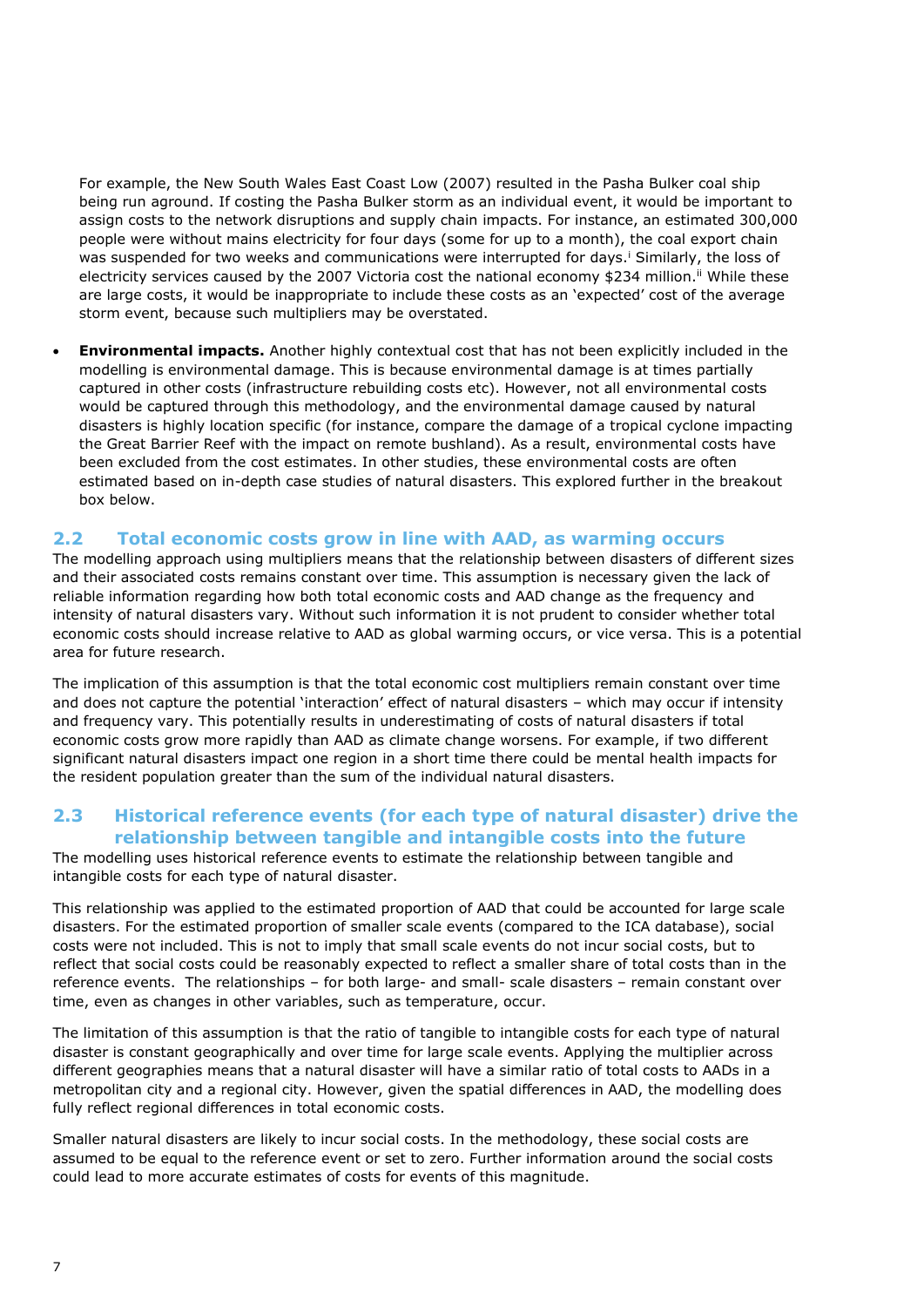Similarly, applying this relationship constantly over time means that the event will have the same ratio each year into the future. Extensive data on how these relationships change across geographies and over time would be required to improve on this modelling assumption.

#### **2.4 Commercial AAD is based on commercial exposure relative to residential exposure for each location**

Residential AAD values were used to estimate commercial and industrial property losses. To model the relationship between residential to commercial and industrial damages, data from Munich Re on the ratio of commercial (and industrial) exposure to residential exposure was used. This data was used as a proxy for the ratio of commercial (and industrial) AAD to residential AAD, by postcode. The implication of this assumption is that estimates of commercial (and industrial) AAD rely on the ratio in Munich Re data, which varies by location, but stays fixed over time.

This approach should also be recognised as an approximation for estimating commercial losses. If commercial assets had high levels of resilience to natural disasters this approach could overestimate the losses. However, there is no significant evidence base to determine any bias in the above approach.

For public assets, the costs associated with replacing or repairing are included in the tangible cost ratio, estimated based on the Category B NDRRA expenditure (which covers restoration of essential public assets, and assistance to small businesses, primary producers, not-for-profit organisations through concessional loans, subsidies or grants).<sup>iii</sup>

#### **2.5 Building resilience is assumed to increase at a constant rate**

Increasing levels of mitigation and resilience over time have been captured through a fixed annualised percentage (0.8%) reduction in AAD caused by natural disasters. This assumption is based on research suggesting that enhanced building codes can reduce damage by 55-65%.<sup>iv</sup> This range was reduced to reflect the likelihood of some dwellings not upgrading or where upgrades are not as effective as the parameter above. In addition, changes to building codes, which apply only to new residential buildings, will only affect about 1.3% of housing stock per annum. Deloitte Access Economics calculations estimate that changes to building codes take about 44 years to flow through to entire stock of dwellings (given the age of current stock).<sup>v</sup>

The limitation of this assumption is that the research is based on one type of natural disaster – tropical cyclones – and does not account for the variation in resilience based on different disasters. There are also alternative mechanisms for improving resilience – such as improving critical infrastructure resilience standards or improved planning to reduce exposure to natural disasters, which are not explicitly captured.

This was a necessary assumption due to insufficient data and uncertainty around the likely path of resilience investments and their effectiveness in the future prevents detailed estimates of resilience by peril. The approach taken in this study is conservative and is based on historical data of improved building resilience, which has been annualised in the modelling.

#### **2.6 The cost of heatwaves and droughts are not included**

Natural disasters are shocks caused by a natural process or phenomenon that may cause loss of life, injury, damage and disruption.<sup>vi</sup> The cost estimates are limited to the types of natural disasters measured within the AAD dataset provided by IAG. The types of natural disasters measured are storm, tropical cyclone, flood, earthquake (does not vary by RCP) and bushfire.

A limitation of this analysis is that it only captures the costs associated with disaster events for which residential building insurance is available. This precludes costs associated with drought and heatwaves, two disasters types which are likely to see a significant increase in costs as a result of climate change.

However, this approach is in line with the commonly accepted definition of a natural disaster as 'rapid onset' and the well-established approach to modelling disaster costs based on insurance records. For instance, the quantified types of natural disasters broadly align with those included in the original BTE study, which does not include the costs of drought or heatwaves as their analysis is aligned to the disasters covered at the time by the Natural Disaster Relief Arrangements.<sup>vii</sup>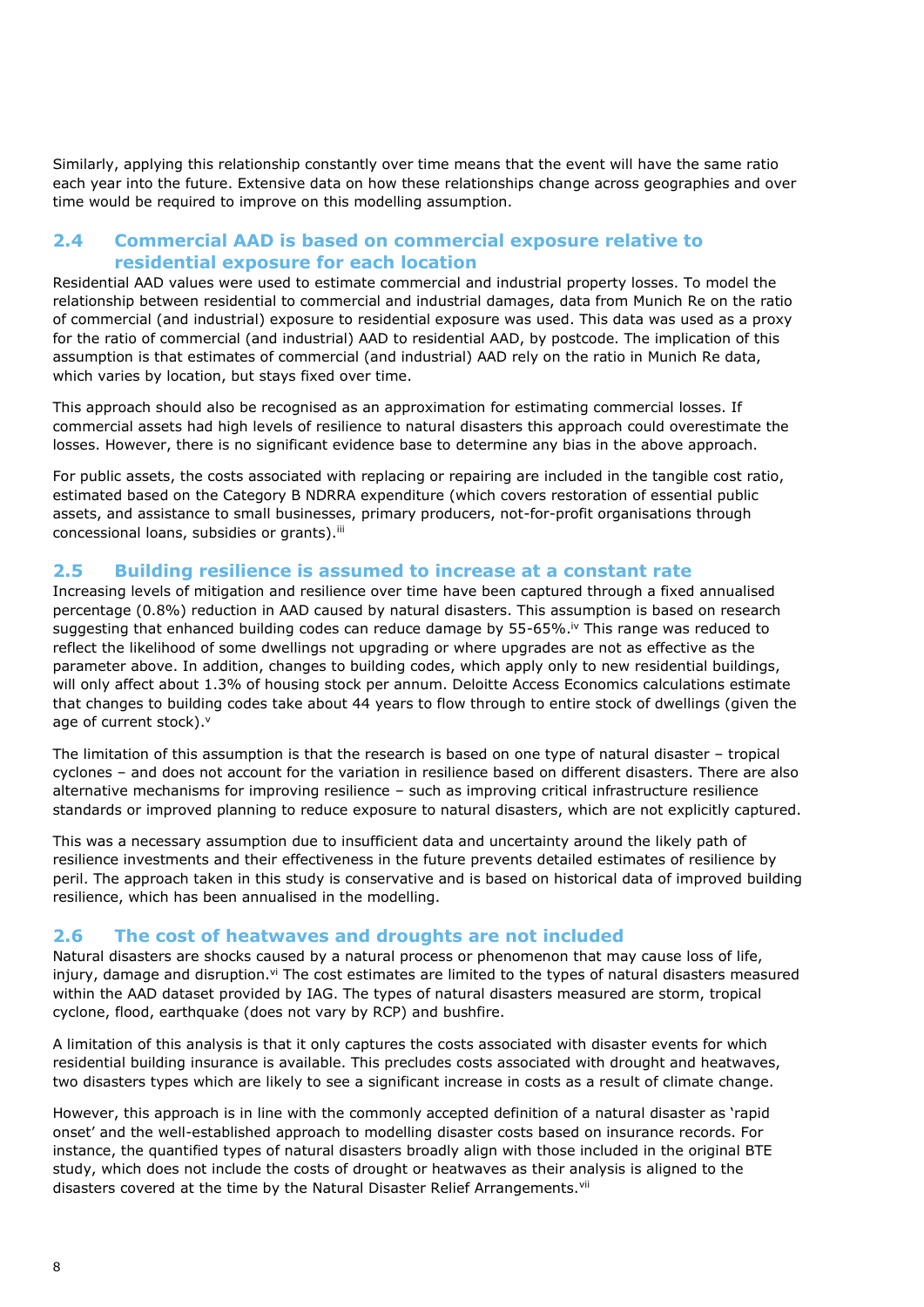Similarly, the ICA Catastrophe database does not include records for drought of heatwave. Vill Notably, the costs of these events are more difficult to identify and quantify, given the slow onset or gradual nature of damage, relative to a clearly defined event which causes immediate disruption.<sup>ix</sup> This is distinct from the Productivity Commission definition of natural disasters as 'rapid onset events'.

#### **2.7 Total economic costs are only estimated up to the point where +3C warming occurs**

The total economic cost estimates in this paper are based on IAG estimates of damages under current (baseline) temperatures, +2C and +3C warming, relative to pre-industrial levels. After warming of more than +3C occurs, the effect of natural disasters on asset damages becomes less certain and IAG have not provided AAD estimates to guide the economic analysis beyond +3C warming. To avoid extrapolating beyond IAG's estimates, the economic cost modelling is limited to the period before global temperatures reach greater than 3C warming. The implication of this assumption is that the modelling period is limited to the period up until 2060, after which global temperatures rise above 3C warming under RCP 8.5.

#### **2.8 AAD estimates reflect all insured and uninsured losses for all residential properties.**

Total cost estimates rely on the accuracy of the IAG AAD estimates in capturing underinsurance and do not consider any potential under insurance not already captured in the IAG modelling. Systematic underinsurance in a locality would introduce bias into the total economic costs estimated. Deloitte Access Economics has not assessed the validity of the AAD estimates.

#### **2.9 The number of households and dwellings increase proportionately to population growth.**

Population growth and corresponding increases in the number of dwellings are measured using state government population projections. Household formation remains constant over the time period, consistent with ABS forecasts. Incorporating population and housing growth requires an assumption that AADs and total economic costs increase proportionally to the number of dwellings. This implies that future developments will occur in currently developed locations, and that current exposure levels will persist into the future.

#### **2.10 Total economic costs increase with forecast real growth in the structural value of housing.**

This assumption is necessary given a lack of information regarding how AAD varies as the number and density of dwellings increases in a region. As a result, total economic costs are forecast to increase in line with state and territory government population forecasts.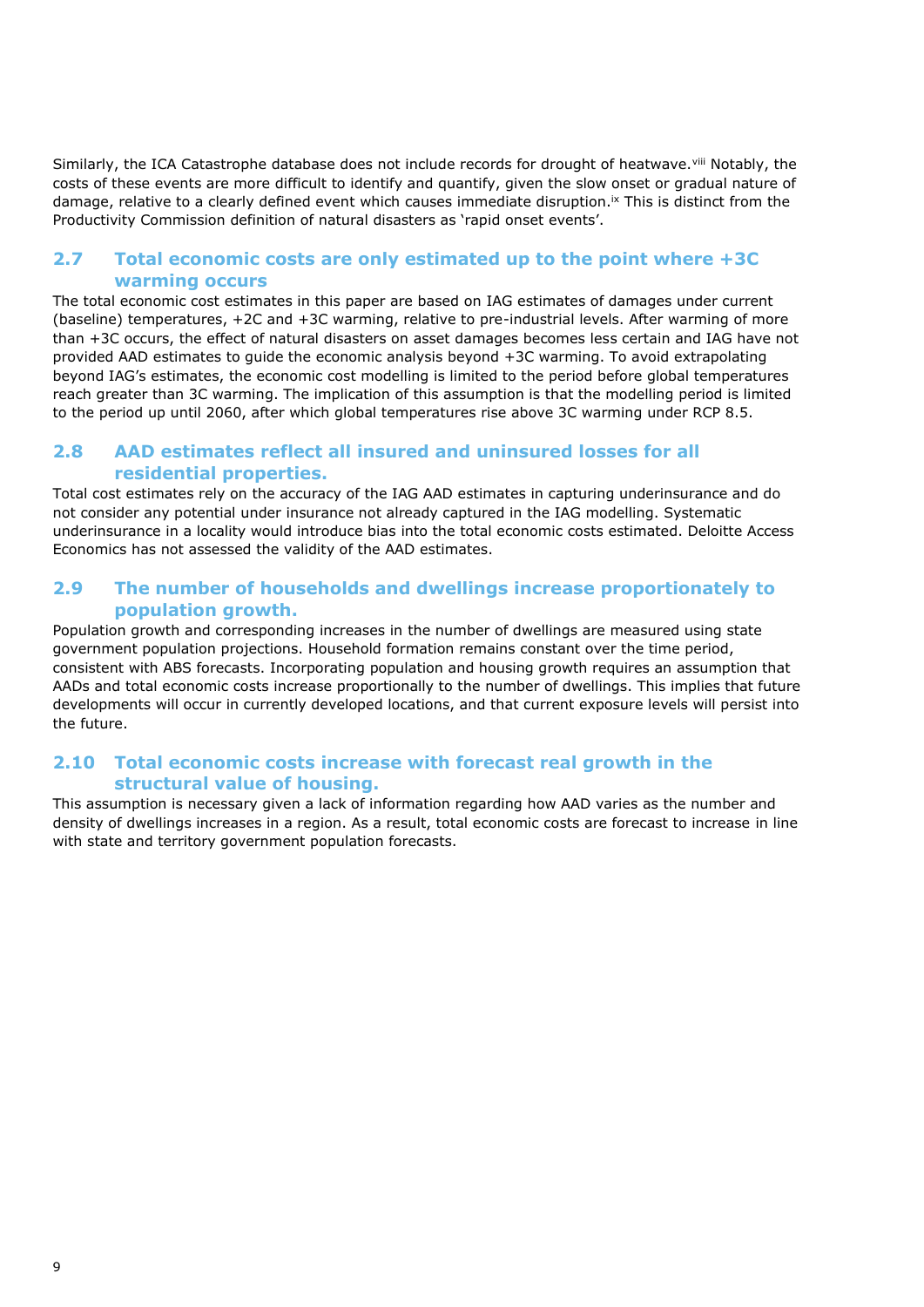### <span id="page-9-0"></span>Endnotes

<sup>i</sup> Verdon-Kidd, D, Kiem, A, Willgoose, G, Haines, P (2010) *East Coast Lows and the Newcastle/Central Coast Pasha Bulker storm*, National Climate Change Adaptation Research Facility, Gold Coast, 61 pp <https://knowledge.aidr.org.au/media/1925/verdon-kidd\_2010\_east\_coast\_lows\_pasha\_bluker \_storm.pdf>

ii Deloitte Access Economics (2013) *The Economic Cost of the Social Impact of Natural Disasters* (report for the Australian Business Roundtable for Disaster Resilience and Safer Communities) <http://australianbusinessroundtable.com.au/assets/documents/Report%20%20Social%20costs/Report %20-%20The %20economic%%20of%20the%20social%20impact%20of%20natural%20disasters.pdf>

iii Australian Government Department of Home Affairs*, Natural Disaster Relief and Recovery Arrangements* (factsheet) <https://www.disasterassist.gov.au/Documents/Fact-sheets/NDRRA-Factsheet.pdf>.

iv Risk Frontiers, n.d. Senate Standing Committee on Environment and Communications: Inquiry into recent trends in preparedness for extreme weather events.

<sup>v</sup> Deloitte Access Economics (2017) *Building Australia's resilience to natural disasters* (report for the Australian Business Roundtable for Disaster Resilience and Safer Communities) <http://australianbusinessroundtable.com.au/assets/documents/ABR\_building-resilience-in-our-statesand-territories.pdf>.

vi Department of Home Affairs (2018) National Disaster Risk Reduction Framework, https://www.homeaffairs.gov.au/emergency/files/national-disaster-risk-reduction-framework.pdf.

vii Bureau of Transport Economics (BTE), *Economic Cost of Natural Disasters in Australia*, Report 103 (2001) <https://www.bitre.gov.au/sites/default/files/report\_103.pdf>.

viii Insurance Council of Australia *ICA DataGlobe: search for ICA data records*  <https://www.icadataglobe.com/metadata-search>.

ix SGS Economics and Planning *At what cost? Mapping where natural perils impact on economic growth and communities* (report for Insurance Australia Group, 2016) <https://www.iag.com.au/sites/default/files/Documents/Reports/At%20what%20cost%20- %20mapping%20where%20natural%20perils%20impact%20economic%20growth%20and%20communiti es.pdf>.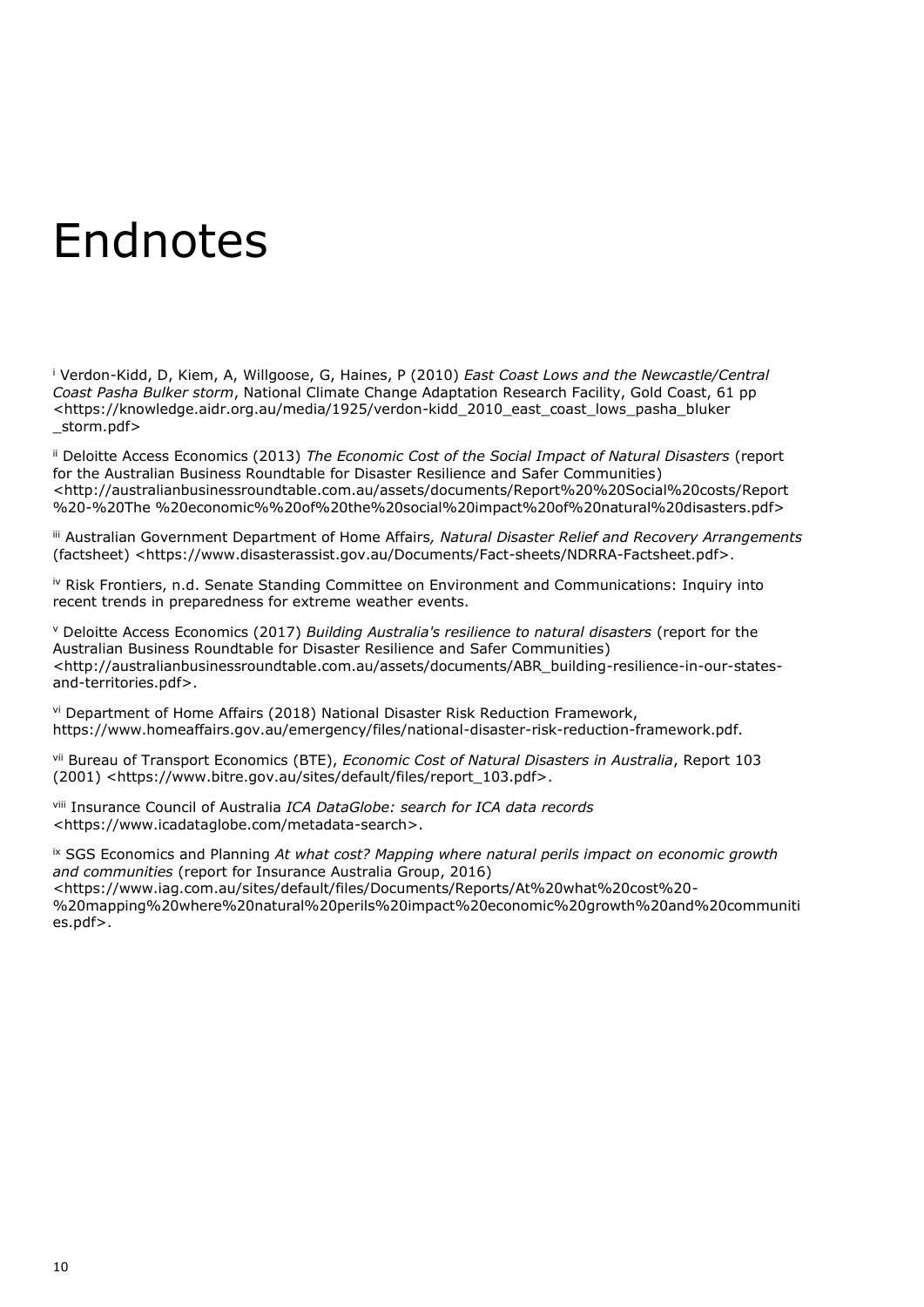## <span id="page-10-0"></span>Limitation of our work

#### <span id="page-10-1"></span>**General use restriction**

This report is prepared solely for the use of Insurance Australia Limited (IAL). This report is not intended to and should not be used or relied upon by anyone else and we accept no duty of care to any other person or entity. The report has been prepared for the purpose of assisting IAL as a member of the Australian Business Roundtable for Disaster Resilience & Safer Communities (the ABR) to confirm and communicate the impact of climate change on the total economic costs of natural disasters in Australia. You should not refer to or use our name or the advice for any other purpose.